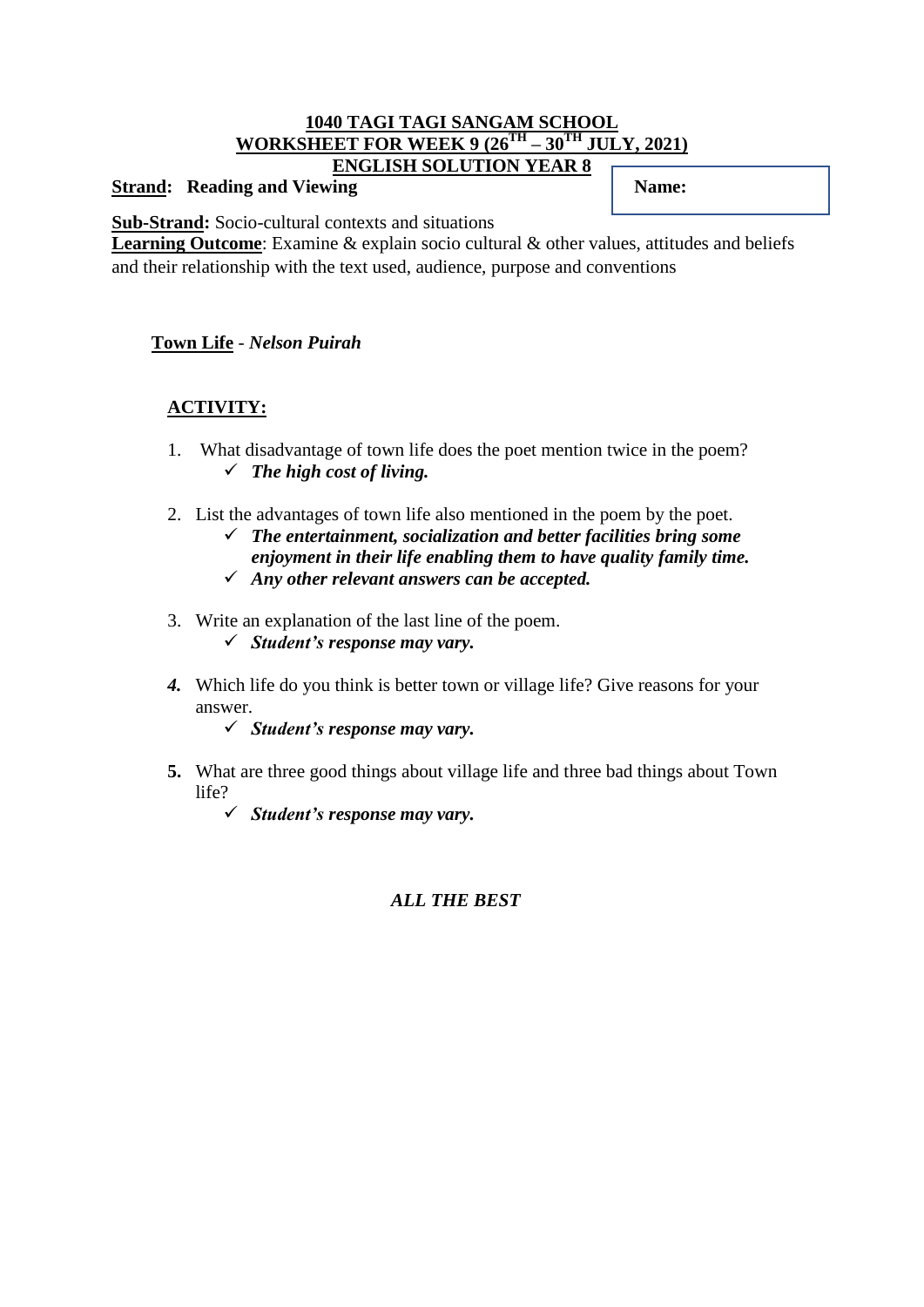# **1040 TAGI TAGI SANGAM SCHOOL WORKSHEET FOR WEEK 9 (26TH - 30TH JULY, 2021) MATHEMATICS SOLUTION YEAR 8**

Name: Name:

# **STRAND – MEASUREMENT SUB – STRAND: AREA**

**ACHIEVEMENT INDICATOR:** Calculating any length and area using basic mathematical formulas.

# **REFERENCE: Year 8 Mathematics text book page 36 - 38.**

# **COMPOSITE AREA**

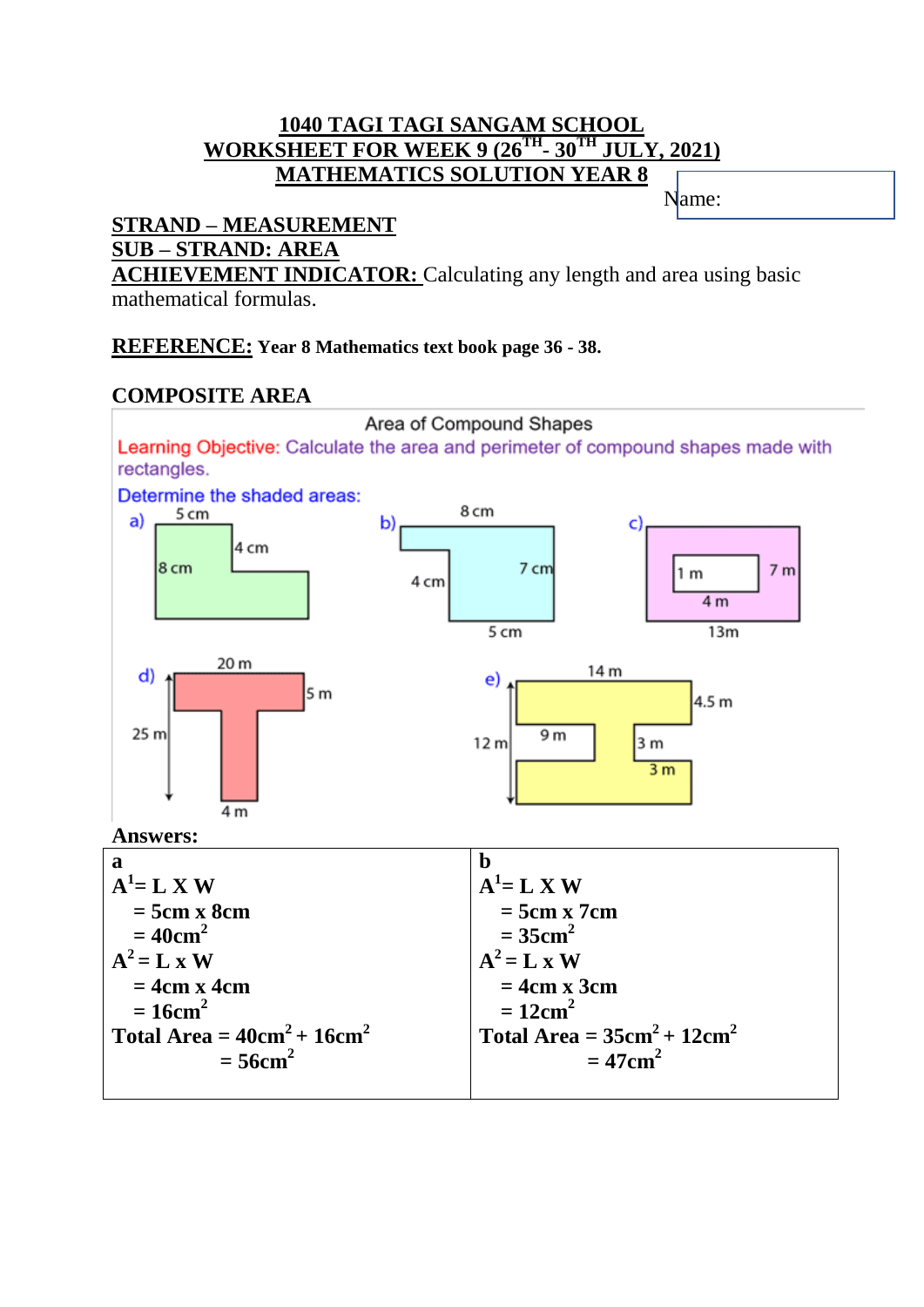| $\mathbf c$                                                                                                                                                                                             | d                             |
|---------------------------------------------------------------------------------------------------------------------------------------------------------------------------------------------------------|-------------------------------|
| $A^1 = L X W$                                                                                                                                                                                           | $A^1 = L X W$                 |
| $= 13m x 7m$                                                                                                                                                                                            | $= 5m \times 20m$             |
| $= 91m^2$                                                                                                                                                                                               | $= 100m^2$                    |
| $A^2 = L \times W$                                                                                                                                                                                      | $A^2 = L \times W$            |
| $= 4m x 1m$                                                                                                                                                                                             | $= 4m x 20m$                  |
| $= 4m2$                                                                                                                                                                                                 | $= 80m^2$                     |
| Total Area = $91m^2 - 4m^2$                                                                                                                                                                             | Total Area = $100m^2 + 80m^2$ |
| $= 87$ m <sup>2</sup>                                                                                                                                                                                   | $= 180 m^2$                   |
| e<br>$A^1 = L X W$<br>$= 14m x 4.5m$<br>$= 63m^2$<br>$A^2 = L \times W$<br>$= 3m x 2m$<br>$=6m^2$<br>$A^3 = L X W$<br>$= 14m x 4.5m$<br>$= 63m^2$<br>Total Area = $63m^2 + 63m^2 + 6m^2$<br>$= 132 m^2$ |                               |

**ALL THE BEST**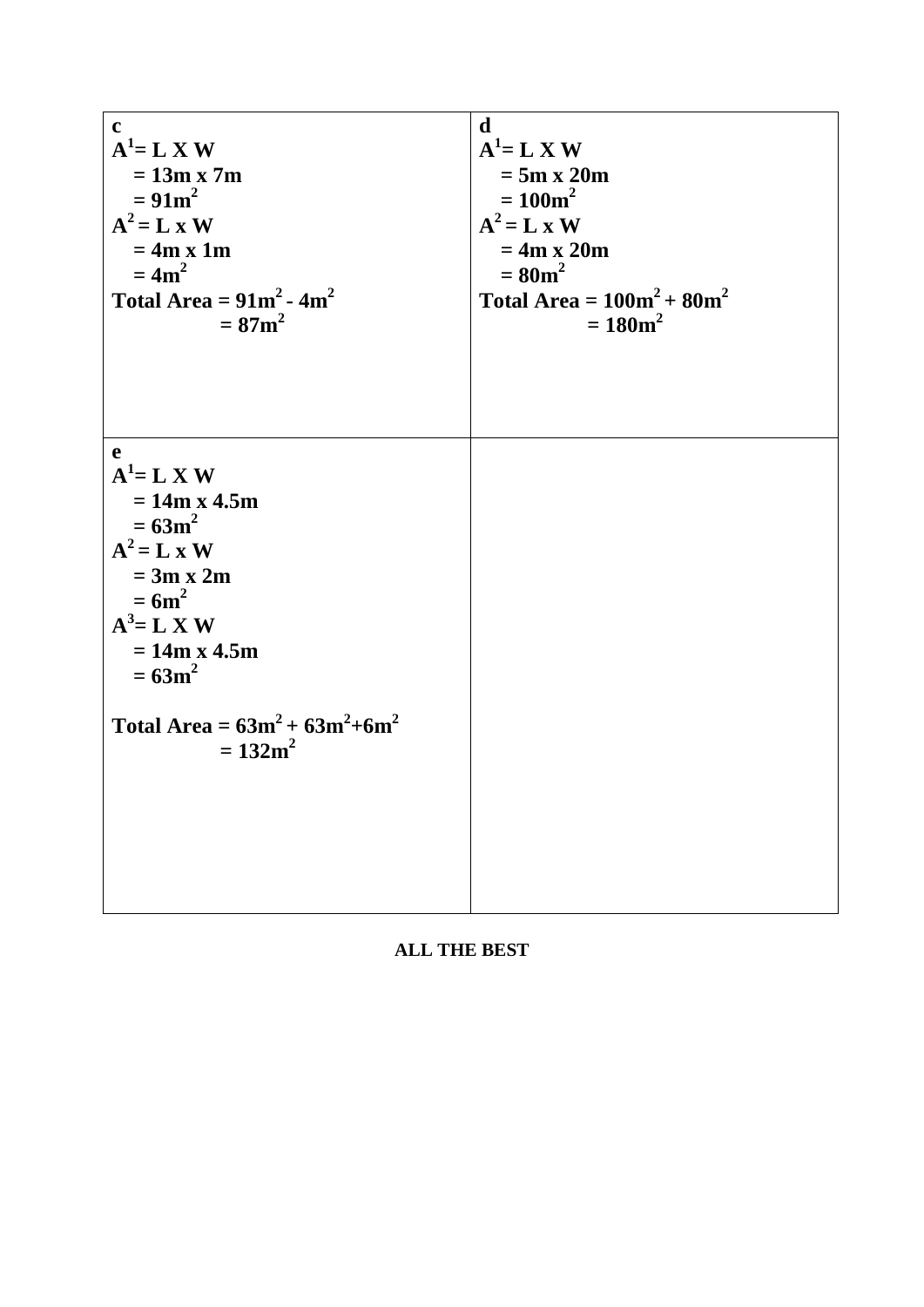# **1040 TAGI TAGI SANGAM SCHOOL WORKSHEET FOR WEEK 9 (26TH – 30TH JULY, 2021) HEALTHY LIVING SOLUTION YEAR 8**

**STRAND:** Personal and Community Health **Name: Name: Name: Name: Name: Name: Name: Name: Name: Name: Name: Name: Name: Name: Name: Name: Name: Name: Name: Name: Name: Name: Name:** 

# **SUB-STRAND:** Safety

**Reference:** Healthy Living Text book page: 42 - 43.

### **LESSON NOTES**

# **ARTIFICIAL RESPIRATION**

# **Questions**

- 1. When do we need to carry out artificial respiration? *When a person has stopped breathing*
- 2. What is another name for artificial respiration? *Rescue breathing.*
- 3. Briefly explain step 3 of the artificial respiration. *Students response may vary.*
- 4. When is mouth to nose respiration required?
	- *Mouth to nose method is sometimes necessary especially if a person has serious mouth injuries.*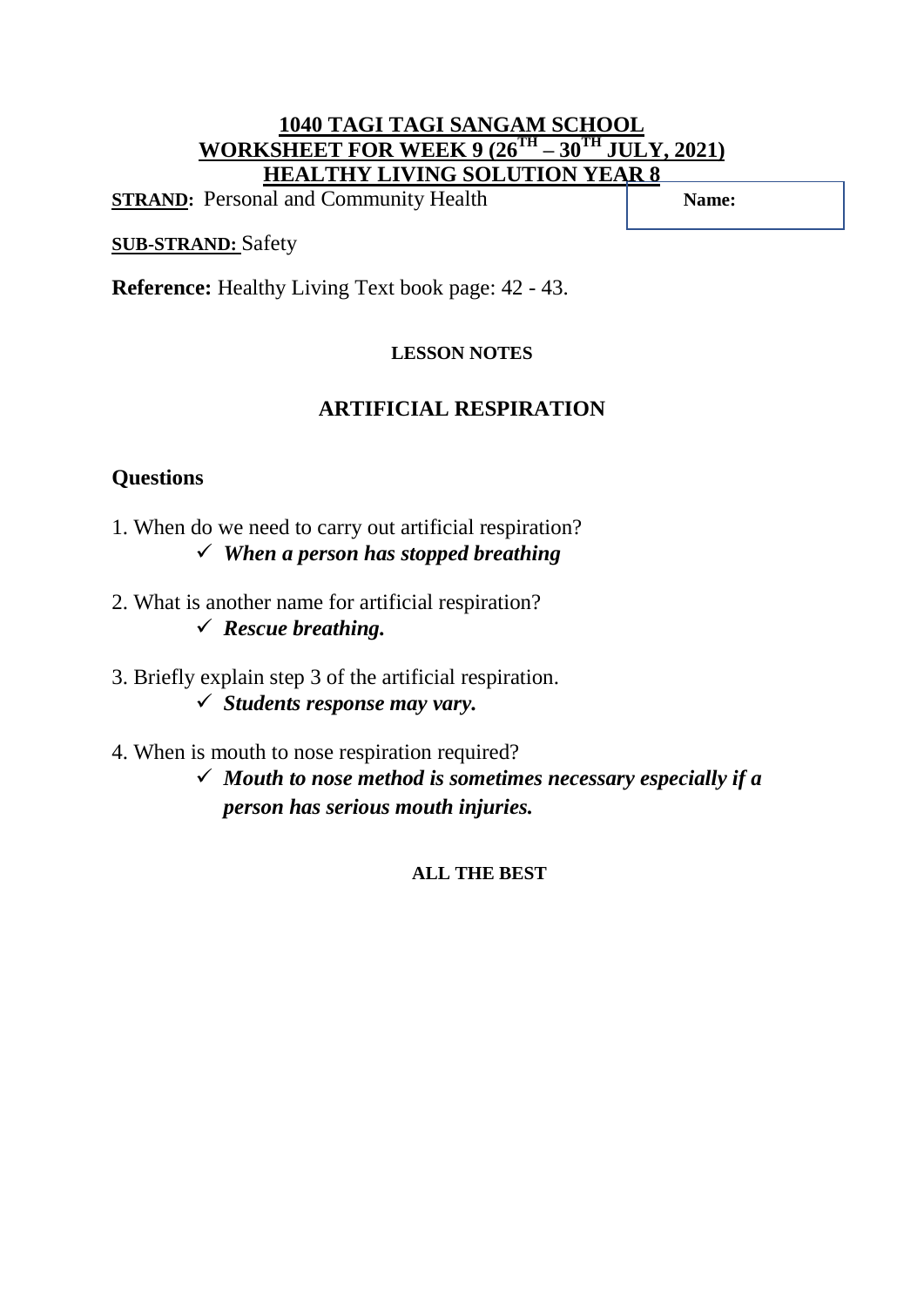# **1040 TAGI TAGI SANGAM SCHOOL WORKSHEET FOR WEEK 9 (26TH - 30TH JULY, 2021) SOCIAL SCIENCE SOLUTION YEAR 8**

#### **Strand: Place and Environment Sub- Strand: Features of Places**

**CLO:** Investigate the main climatic regions of the world and express their effects on people's lives and work.

Reference: Social science Textbook Year 8 Page: 40 & 44.

#### **Part 1 – THE ANTARCTIC CIRCLE Questions**

- 1. Name some countries that fall in the Antarctic region.
	- *There are no countries in Antarctic region however seven nations claim part of it:*

*New Zealand, Australia, France, Norway, the United Kingdom, Chile and* 

#### *Argentina*

- 2. Describe the weather in the Antarctic region.
	- *Extremely cold*
	- *Any other valid answer*
- 3. List some animals found in the region and state what is their source of food.
	- *Krills – feeds on Phytoplanktons*
	- *Penguins – eat krills*
	- *Leopard Seal – Fish/Squid*
	- *Seals – eats krill, Fish/Squid*
	- *Fish/Squid – krills*
	- *Orca/ Killer Whale – feeds on seals, Penguins, Leopard seal*
- 4. Why isn't there people living in the Antarctic circle except for few research scientist?
	- *There is no permanent human population because of extreme cold. Nothing grows there.*
	- *Any other valid answer*
- 5. Why is the weather in the region very cold?
	- *It is covered with ice all year round.*
	- *Any other valid answer*
- 6. Draw and color an endangered animal in the Antarctic region.

*Students response may vary*.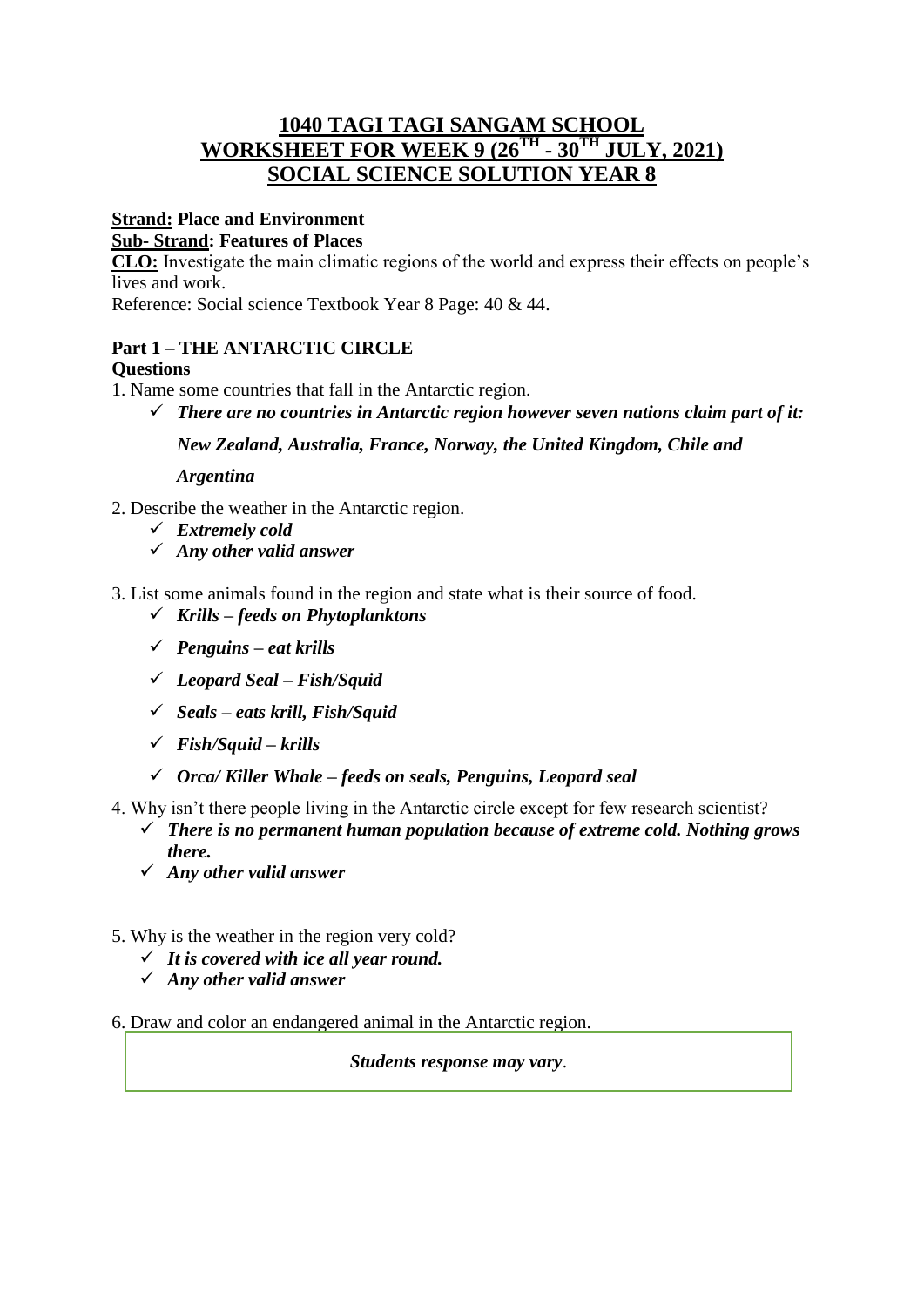#### **Part 2 - TROPICAL RAINFOREST**

#### **Questions**

- 1. Between which two latitudes will you find the tropical climate/forest?
	- *Within the latitudes 28 degrees north or south of the equator (in the equatorial zone between the Tropic of Cancer and Tropic of Capricorn).*
- 2. Does Fiji come under the tropical region?

*Yes* 

- 3. . What is another name for tropical region?
	- *Tropics*
	- *Torrid zone*
	- *Equator*
- 4. What else can you find in a tropical rain forest?
	- *Students' answers may vary.*
- 5. Draw and label 4 human activities that have negative impact on tropical rainforest?